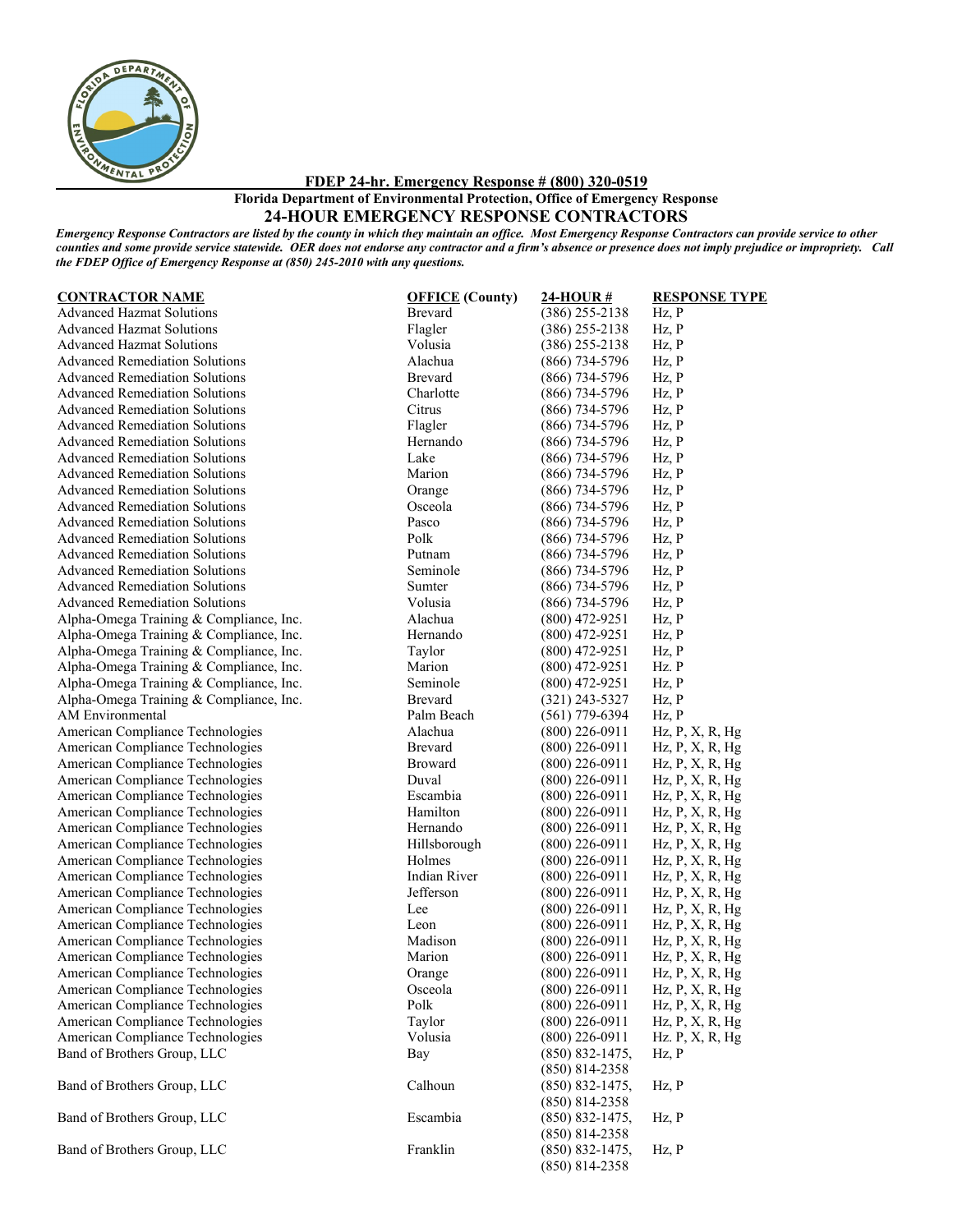| Band of Brothers Group, LLC                                                                                          | Gadsden               | $(850) 832 - 1475,$                      | Hz, P                                            |
|----------------------------------------------------------------------------------------------------------------------|-----------------------|------------------------------------------|--------------------------------------------------|
|                                                                                                                      |                       | $(850)$ 814-2358                         |                                                  |
| Band of Brothers Group, LLC                                                                                          | Gulf                  | $(850) 832 - 1475,$                      | Hz, P                                            |
|                                                                                                                      |                       | $(850)$ 814-2358                         |                                                  |
| Band of Brothers Group, LLC                                                                                          | Holmes                | $(850) 832 - 1475,$<br>$(850)$ 814-2358  | Hz, P                                            |
| Band of Brothers Group, LLC                                                                                          | Jackson               | $(850) 832 - 1475,$                      | Hz, P                                            |
|                                                                                                                      |                       | $(850)$ 814-2358                         |                                                  |
| Band of Brothers Group, LLC                                                                                          | Liberty               | $(850) 832 - 1475,$                      | Hz, P                                            |
|                                                                                                                      |                       | $(850)$ 814-2358                         |                                                  |
| Band of Brothers Group, LLC                                                                                          | Okaloosa              | $(850) 832 - 1475,$                      | $Hz$ , $P$                                       |
|                                                                                                                      |                       | $(850)$ 814-2358                         |                                                  |
| Band of Brothers Group, LLC                                                                                          | Santa Rosa            | $(850) 832 - 1475$ ,                     | Hz, P                                            |
|                                                                                                                      |                       | $(850)$ 814-2358                         |                                                  |
| Band of Brothers Group, LLC                                                                                          | Walton                | $(850) 832 - 1475,$                      | Hz, P                                            |
|                                                                                                                      |                       | $(850)$ 814-2358                         |                                                  |
| Band of Brothers Group, LLC                                                                                          | Washington            | $(850) 832 - 1475,$                      | Hz, P                                            |
|                                                                                                                      |                       | $(850)$ 814-2358                         |                                                  |
| C.A.P. Contracting, Inc.<br>C.A.P. Contracting, Inc.                                                                 | Clay<br>Duval         | $(904)$ 316-4749<br>$(904)$ 316-4749     | $\mathbf P$<br>P                                 |
| C.A.P. Contracting, Inc.                                                                                             | Flagler               | $(904)$ 316-4749                         | P                                                |
| C.A.P. Contracting, Inc.                                                                                             | Jefferson             | $(904)$ 316-4749                         | $\mathbf{P}$                                     |
| C.A.P. Contracting, Inc.                                                                                             | Lake                  | $(904)$ 316-4749                         | P                                                |
| C.A.P. Contracting, Inc.                                                                                             | Levy                  | (904) 316-4749                           | P                                                |
| C.A.P. Contracting, Inc.                                                                                             | Marion                | $(904)$ 316-4749                         | P                                                |
| C.A.P. Contracting, Inc.                                                                                             | Nassau                | $(904)$ 316-4749                         | $\mathbf{P}$                                     |
| C.A.P. Contracting, Inc.                                                                                             | Putnam                | $(904)$ 316-4749                         | P                                                |
| C.A.P. Contracting, Inc.                                                                                             | St. Johns             | $(904)$ 316-4749                         | P                                                |
| Clean Harbors Environmental Services, Inc.                                                                           | Polk                  | $(863)$ 533-6111                         | $Hz$ , $P$ , $Hg$                                |
| Clean Harbors Environmental Services, Inc.                                                                           | Services All 67       | $(754)$ 222-5102                         | $Hz$ , $P$ , $Hg$                                |
|                                                                                                                      | Counties              |                                          |                                                  |
| Cliff Berry, Inc.                                                                                                    | <b>Broward</b>        | $(800)$ 899-7745                         | $Hz$ , $P$ , $Hg$                                |
| Cliff Berry, Inc.                                                                                                    | Brevard<br>Miami-Dade | $(321)$ 639-4199                         | $Hz$ , $P$ , $Hg$                                |
| Cliff Berry, Inc.<br>Cliff Berry, Inc.                                                                               | Duval                 | $(800)$ 899-7745<br>$(800)$ 899-7745     | $Hz$ , $P$ , $Hg$<br>$Hz$ , $P$ , $Hg$           |
| Cliff Berry, Inc.                                                                                                    | St. Lucie             | $(800)$ 899-7745                         | $Hz$ , $P$ , $Hg$                                |
| Cliff Berry, Inc.                                                                                                    | Hillsborough          | $(800)$ 899-7745                         | $Hz$ , $P$ , $Hg$                                |
| Diversified Environmental Services, Inc.                                                                             | Hillsborough          | $(813)$ 248-3256                         | P                                                |
| Environmental Hazmat Services, Inc.                                                                                  | Houston, Alabama      | $(866)$ 440-8734                         | $Hz$ , $P$                                       |
| <b>Environmental Remediation Services</b>                                                                            | Duval                 | $(800)$ 718-5598                         | $Hz$ , $P$ , $Hg$                                |
| <b>Environmental Research and Restoration</b>                                                                        | <b>Broward</b>        | $(954)$ 989-3322                         | $Hz$ , $P$ , $X$ , $Hg$                          |
| EnviroTrac Ltd.                                                                                                      | Hillsborough          | $(813) 626 - 8443$                       | P                                                |
| E. Q. Florida                                                                                                        | Hillsborough          | $(800) 624 - 5302$                       | $Hz$ , $P$ , $Hg$                                |
| Florida Environmental Regulation Specialists, Inc. (FER)                                                             | Charlotte             | $(866)$ 402-3777                         | Hz, P                                            |
| Florida Environmental Regulation Specialists, Inc. (FER)                                                             | Lake                  | $(866)$ 402-3777                         | Hz, P                                            |
| Florida Environmental Regulation Specialists, Inc. (FER)<br>Florida Environmental Regulation Specialists, Inc. (FER) | Orange<br>Alachua     | $(866)$ 402-3777<br>(866) 402-3777       | Hz, P<br>Hz, P                                   |
| Florida Environmental Regulation Specialists, Inc. (FER)                                                             | Seminole              | $(866)$ 402-3777                         | Hz, P                                            |
| Florida Environmental Regulation Specialists, Inc. (FER)                                                             | Volusia               | $(866)$ 402-3777                         | Hz, P                                            |
| HEPACO, Inc.                                                                                                         | Alachua               | $(800) 888 - 7689$                       | $Hz$ , $P$ , $X$ , $R$ , $Hg$                    |
| HEPACO, Inc.                                                                                                         | Brevard               | $(800) 888 - 7689$                       | $Hz$ , $P$ , $X$ , $R$ , $Hg$                    |
| HEPACO, Inc.                                                                                                         | Broward               | $(800) 888 - 7689$                       | $Hz$ , $P$ , $X$ , $R$ , $Hg$                    |
| HEPACO, Inc.                                                                                                         | Clay                  | $(800) 888 - 7689$                       | $Hz$ , $P$ , $X$ , $R$ , $Hg$                    |
| HEPACO, Inc.                                                                                                         | Citrus                | $(800) 888 - 7689$                       | Hz, P, X, R, Hg                                  |
| HEPACO, Inc.                                                                                                         | Columbia              | $(800) 888 - 7689$                       | Hz, P, X, R, Hg                                  |
| HEPACO, Inc.                                                                                                         | Dixie                 | $(800) 888 - 7689$                       | $Hz$ , $P$ , $X$ , $R$ , $Hg$                    |
| HEPACO, Inc.                                                                                                         | Duval                 | $(800) 888 - 7689$                       | Hz, P, X, R, Hg                                  |
| HEPACO, Inc.                                                                                                         | Escambia<br>Flagler   | $(800) 888 - 7689$                       | $Hz$ , $P$ , $X$ , $R$ , $Hg$                    |
| HEPACO, Inc.<br>HEPACO, Inc.                                                                                         | Hamilton              | $(800) 888 - 7689$<br>$(800) 888 - 7689$ | Hz, P, X, R, Hg<br>$Hz$ , $P$ , $X$ , $R$ , $Hg$ |
| HEPACO, Inc.                                                                                                         | Hernando              | $(800) 888 - 7689$                       | $Hz$ , $P$ , $X$ , $R$ , $Hg$                    |
| HEPACO, Inc.                                                                                                         | Hillsborough          | $(800) 888 - 7689$                       | $Hz$ , $P$ , $X$ , $R$ , $Hg$                    |
| HEPACO, Inc.                                                                                                         | Holmes                | $(800) 888 - 7689$                       | $Hz$ , $P$ , $X$ , $R$ , $Hg$                    |
| HEPACO, Inc.                                                                                                         | Indian River          | $(800) 888 - 7689$                       | $Hz$ , $P$ , $X$ , $R$ , $Hg$                    |
| HEPACO, Inc.                                                                                                         | Jackson               | $(800) 888 - 7689$                       | $Hz$ , $P$ , $X$ , $R$ , $Hg$                    |
| HEPACO, Inc.                                                                                                         | Jefferson             | $(800) 888 - 7689$                       | $Hz$ , $P$ , $X$ , $R$ , $Hg$                    |
| HEPACO, Inc.                                                                                                         | Lake                  | $(800) 888 - 7689$                       | $Hz$ , $P$ , $X$ , $R$ , $Hg$                    |
| HEPACO, Inc.                                                                                                         | Leon                  | $(800) 888 - 7689$                       | $Hz$ , $P$ , $X$ , $R$ , $Hg$                    |
| HEPACO, Inc.                                                                                                         | Madison               | $(800) 888 - 7689$                       | $Hz$ , $P$ , $X$ , $R$ , $Hg$                    |
| HEPACO, Inc.                                                                                                         | Marion                | $(800) 888 - 7689$                       | Hz, P, X, R, Hg                                  |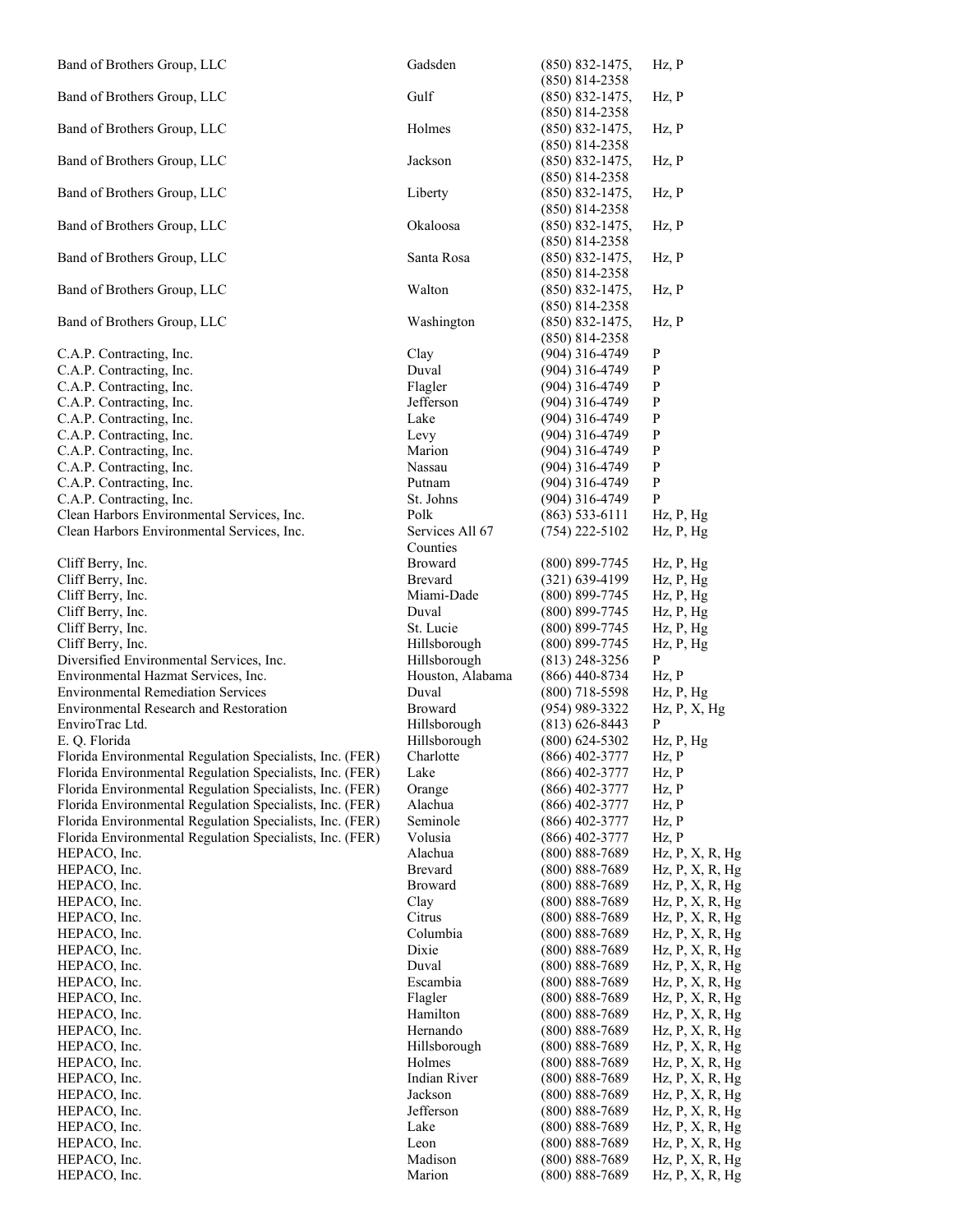HEPACO, Inc. Orange (800) 888 HEPACO, Inc. HEPACO, Inc. HEPACO, Inc. HEPACO, Inc. HEPACO, Inc. HEPACO, Inc. HEPACO, Inc. HEPACO, Inc. HEPACO, Inc. HEPACO, Inc. HEPACO, Inc. HEPACO, Inc. Heritage -Crystal Clea Heritage -Crystal Clean Orange (800) 23 Heritage -Crystal Clean St Lucie (800) 235 Hoffer & Associates Howco Environmental Services Hull Environmental Services Hull Environmental Services Hull Environmental Services Hull Environmental Services Hull Environmental Services Hull Environmental Services Hull Environmental Services Hull Environmental Services Hull Environmental Services Hull Environmental Services Hull Environmental Services Hull Environmental Services Hull Environmental Services Hull Environmental Services Hull Environmental Services Hull Environmental Services Hull Environmental Services Incident Management Solutions, Inc. Incident Management Solutions, Inc. Incident Management Solutions, Inc. Incident Management Solutions, Inc. Incident Management Solutions, Inc. Incident Management Solutions, Inc. Incident Management Solutions, Inc. Incident Management Solutions, Inc. Incident Management Solutions, Inc. Incident Management Solutions, Inc. Incident Management Solutions, Inc. Incident Management Solutions, Inc. Incident Management Solutions, Inc. Incident Management Solutions, Inc. Incident Management Solutions, Inc. Incident Management Solutions, Inc. Jacksonville Pollution Control, Inc. JAM Environmental & Vacuum Services, LLC JAM Environmental & Vacuum Services, LLC JAM Environmental & Vacuum Services, LLC JAM Environmental & Vacuum Services, LLC JAM Environmental & Vacuum Services, LLC JAM Environmental & Vacuum Services, LLC JAM Environmental & Vacuum Services, LLC JAM Environmental & Vacuum Services, LLC JAM Environmental & Vacuum Services, LLC JAM Environmental & Vacuum Services, LLC JAM Environmental & Vacuum Services, LLC JAM Environmental & Vacuum Services, LLC Land Environmental Group Land Environmental Group Land Environmental Group Land Environmental Group Land Environmental Group Land Environmental Group

|                        | Orange              | $(800) 888 - 7689$ | $Hz$ , P, X, R, Hg |
|------------------------|---------------------|--------------------|--------------------|
|                        | Osceola             | $(800) 888 - 7689$ | Hz, P, X, R, Hg    |
|                        | Pasco               | $(800) 888 - 7689$ | $Hz$ , P, X, R, Hg |
|                        | Pinellas            | $(800) 888 - 7689$ | $Hz$ , P, X, R, Hg |
|                        |                     |                    |                    |
|                        | Polk                | $(800) 888 - 7689$ | $Hz$ , P, X, R, Hg |
|                        | Putnam              | $(800) 888 - 7689$ | $Hz$ , P, X, R, Hg |
|                        | St. Johns           | $(800) 888 - 7689$ | Hz, P, X, R, Hg    |
|                        | Santa Rosa          | $(800) 888 - 7689$ | Hz, P, X, R, Hg    |
|                        | Suwanee             | $(800) 888 - 7689$ | $Hz$ , P, X, R, Hg |
|                        | Taylor              | $(800) 888 - 7689$ | $Hz$ , P, X, R, Hg |
|                        | Walton              | $(800) 888 - 7689$ | $Hz$ , P, X, R, Hg |
|                        | Washington          | $(800) 888 - 7689$ | Hz, P, X, R, Hg    |
|                        |                     |                    |                    |
|                        | Volusia             | $(800) 888 - 7689$ | $Hz$ , P, X, R, Hg |
| n                      | <b>Broward</b>      | $(800)$ 235-0189   | $Hz$ , $P$ , $Hg$  |
| n                      | Orange              | $(800)$ 235-0189   | $Hz$ , $P$ , $Hg$  |
| n                      | St Lucie            | $(800)$ 235-0189   | Hz, P, Hg          |
|                        | Charlotte           | $(941) 628 - 0205$ | $Hz$ , P, X, R, Hg |
| l Services             | Pinellas            | $(727)$ 327-8467   | Hz, P              |
| ervices                | Duval               | $(866)$ 450-9077   | Hz, P              |
| ervices                | Bay                 | $(866)$ 450-9077   | Hz, P              |
|                        |                     |                    |                    |
| ervices                | Citrus              | $(866)$ 450-9077   | Hz, P              |
| ervices                | Desoto              | $(866)$ 450-9077   | $Hz$ , $P$         |
| ervices                | Hardee              | $(866)$ 450-9077   | Hz, P              |
| ervices                | Hernando            | $(866)$ 450-9077   | Hz, P              |
| ervices                | Hillsborough        | $(866)$ 450-9077   | Hz, P              |
| ervices                | Lake                | (866) 450-9077     | Hz, P              |
| ervices                | Manatee             | $(866)$ 450-9077   | Hz, P              |
| ervices                | Marion              | $(866)$ 450-9077   | $Hz$ , $P$         |
|                        |                     |                    |                    |
| ervices                | Orange              | $(866)$ 450-9077   | Hz, P              |
| ervices                | Osceola             | $(866)$ 450-9077   | Hz, P              |
| ervices                | Pasco               | $(866)$ 450-9077   | Hz, P              |
| ervices                | Pinellas            | $(866)$ 450-9077   | Hz, P              |
| ervices                | Polk                | $(866)$ 450-9077   | Hz, P              |
| ervices                | Sarasota            | $(866)$ 450-9077   | Hz, P              |
| ervices                | Sumter              | $(866)$ 450-9077   | Hz, P              |
| Solutions, Inc.        | Alachua             | $(352)$ 242-9621   | Hz, P              |
| Solutions, Inc.        | Brevard             | $(352)$ 242-9621   | Hz, P              |
| Solutions, Inc.        | Charlotte           | (352) 242-9621     | $Hz$ , $P$         |
| Solutions, Inc.        | Citrus              | $(352)$ 242-9621   | Hz, P              |
| Solutions, Inc.        | Flagler             | $(352)$ 242-9621   | Hz, P              |
| Solutions, Inc.        | Hernando            | $(352)$ 242-9621   | Hz, P              |
|                        |                     |                    |                    |
| Solutions, Inc.        | Lake                | (352) 242-9621     | Hz, P              |
| Solutions, Inc.        | Marion              | $(352)$ 242-9621   | Hz, P              |
| Solutions, Inc.        | Orange              | (352) 242-9621     | Hz, P              |
| Solutions, Inc.        | Osceola             | $(352)$ 242-9621   | $Hz$ , $P$         |
| Solutions, Inc.        | Pasco               | $(352)$ 242-9621   | Hz, P              |
| Solutions, Inc.        | Polk                | $(352)$ 242-9621   | Hz, P              |
| Solutions, Inc.        | Putnam              | $(352)$ 242-9621   | Hz, P              |
| Solutions, Inc.        | Seminole            | $(352)$ 242-9621   | Hz, P              |
| Solutions, Inc.        | Sumter              | $(352)$ 242-9621   | Hz, P              |
| Solutions, Inc.        | Volusia             | $(352)$ 242-9621   | Hz, P              |
| Control, Inc.          | Duval               | $(904)$ 355-4164   | P                  |
| & Vacuum Services, LLC | Brevard             | $(954) 625 - 2310$ | P                  |
| & Vacuum Services, LLC | <b>Broward</b>      | $(954) 625 - 2310$ | P                  |
|                        |                     |                    |                    |
| & Vacuum Services, LLC | Charlotte           | $(954)$ 625-2310   | P                  |
| & Vacuum Services, LLC | Collier             | $(954) 625 - 2310$ | P                  |
| & Vacuum Services, LLC | Miami-Dade          | $(954) 625 - 2310$ | P                  |
| & Vacuum Services, LLC | Flagler             | $(954) 625 - 2310$ | P                  |
| & Vacuum Services, LLC | <b>Indian River</b> | $(954)$ 625-2310   | P                  |
| & Vacuum Services, LLC | Lee                 | $(954) 625 - 2310$ | P                  |
| & Vacuum Services, LLC | Martin              | $(954)$ 625-2310   | P                  |
| & Vacuum Services, LLC | Monroe              | $(954)$ 625-2310   | P                  |
| & Vacuum Services, LLC | Palm Beach          | $(954)$ 625-2310   | P                  |
| & Vacuum Services, LLC | St. Lucie           | $(954) 625 - 2310$ | P                  |
| Group                  | Alachua             | $(352) 682 - 0526$ | P                  |
| Group                  | Brevard             | $(352)$ 682-0526   | P                  |
|                        | <b>Broward</b>      |                    | P                  |
| Group                  |                     | $(352) 682 - 0526$ |                    |
| Group                  | Citrus              | $(352) 682 - 0526$ | $\mathbf{P}$       |
| Group                  | Clay                | $(352) 682 - 0526$ | P                  |
| Group                  | Miami-Dade          | $(352) 682 - 0526$ | P                  |
|                        |                     |                    |                    |